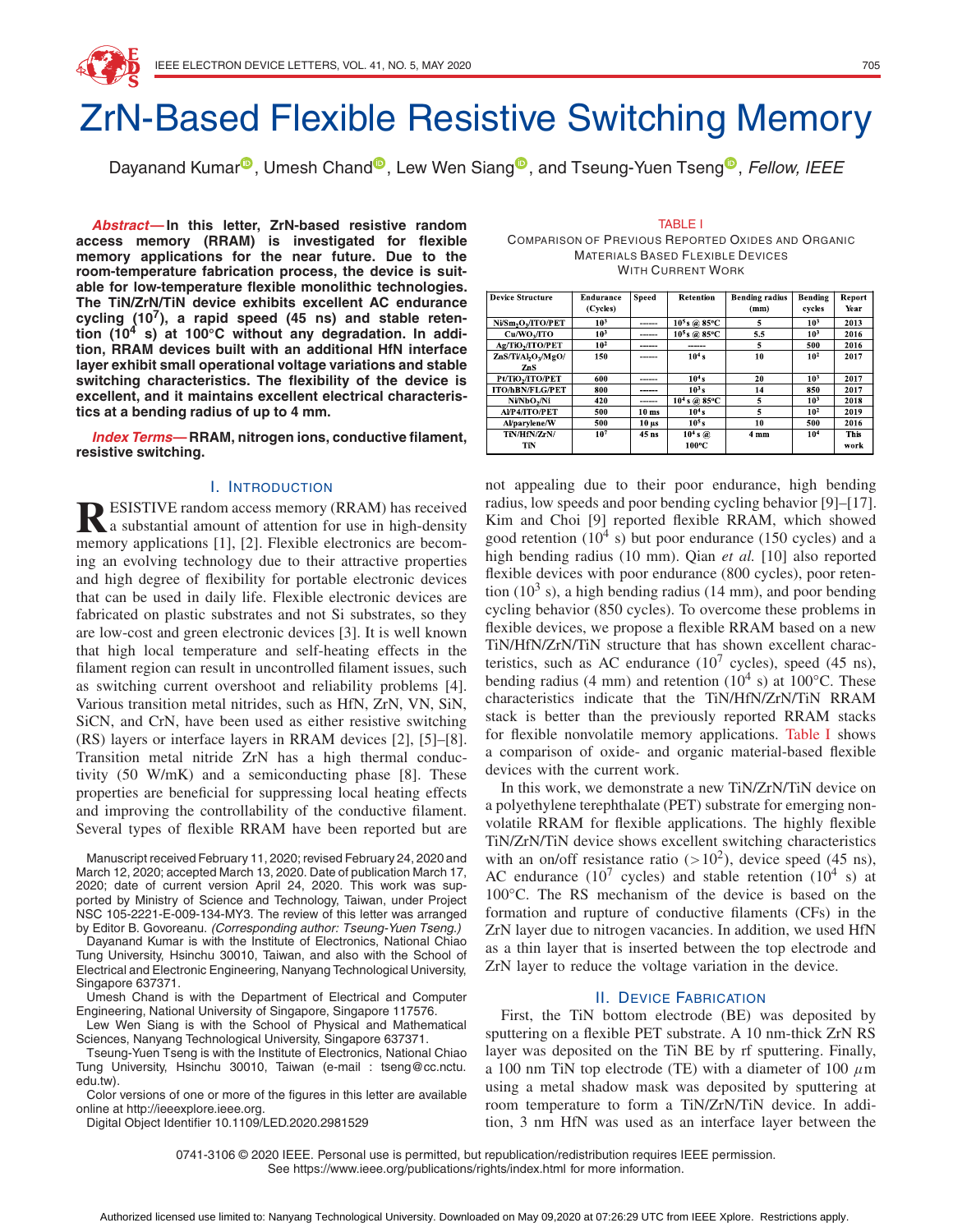

Fig. 1. (a) I-V trend for TiN/ZrN/TiN device, (b) voltage distribution of the device,  $(c)$  AC endurance of the device and  $(d)$  retention results at 100◦C.



Fig. 2. (a) (color online) Replot of the I-V curve fitting for the TiN/ZrN/TiN and TiN/HfN/ZrN/TiN in both the LRS and HRS. (b) and (c) illustrate the conductive filament model for the SET and RESET of the TiN/ZrN/TiN device.

TiN and ZrN for comparison to suppress the operational voltage variation. An Agilent B1500A semiconductor parameter analyzer was used for the DC measurements, and an AC pulse was generated by an Agilent B1530A waveform generator/fast measurement unit (WGFMU). The TiN BE was grounded, and the voltage was applied to the TiN TE for the device measurements.

#### III. RESULTS AND DISCUSSION

Fig. 1(a) shows the bipolar RS behavior of the TiN/ZrN/TiN device with a SET voltage (∼1.3 V) and a RESET voltage  $(∼ -0.8 V)$ . Figure 1(b) depicts the voltage distribution of the device during 100 continuous DC switching cycles. The device exhibits a wide variation in the SET/RESET voltages during the continuous switching cycles. Such a wide variation is due to the random formation and rupture of the CF in the TiN/ZrN/TiN device. The reliability test is also characterized to confirm the memory performance of the device, as shown in Fig.  $1(c)$ . The AC endurance of the device was determined by using a pulse height of 2.5 V for the SET operation and −2.8 V for the RESET operation under a pulse width of 45 ns at a read voltage of 0.3 V. A large AC endurance of more than  $10<sup>7</sup>$  switching cycles is achieved. The retention characteristics are also measured for the device, which is shown in Fig. 1(d). Both the low resistance state (LRS) and high resistance state (HRS) are highly stable for more than  $10^4$  s without any degradation at 100<sup>°</sup>C.

To study the conduction mechanisms of TiN/ZrN/TiN and TiN/HfN/ZrN/TiN devices, the I–V curves of the devices in the positive voltage region were redrawn using a log-log scale, as shown in Fig.  $2(a)$ . According to the space-charge limited conduction (SCLC) model, the conduction mechanism of the nitride films is closely related to electron trapping and detrapping in nitride-related electron traps [4]. For both devices, in the low voltage region (0 to 0.4 V) of the HRS, the thermally generated carrier migration inherent in the nitride film causes a low current, and the fitted curve shows an Ohmic conduction dependence (I∼V). As the voltages of the TiN/ZrN/TiN and TiN/HfN/ZrN/TiN devices rise to  $(0.4 \text{ to } 1.3 \text{ V})$  and  $(0.4 \text{ to } 0.9 \text{ V})$ , respectively, the number of injected carriers exceeds the number of thermally generated carriers and trapping and detrapping of the inherent defects in the nitride, which leads to the conduction following the SCLC behavior of trap filling (I  $\sim$  V<sup>2</sup>). At high voltages (>1.3 V for TiN/ZrN/TiN and >0.9 V for TiN/HfN/ZrN/TiN), all traps are filled with charge carriers, a conductive path is formed, and the current suddenly increases; the devices are SET from the HRS to the LRS. In the entire LRS region of both devices, the I-V curves are linear with a slope of 1, which is consistent with the Ohmic conduction mechanism. In standard SCLC theory, the current density J emitted by trap-controlled SCLC can be expressed as:

$$
\mathbf{J} = (\theta/\theta + 1)(9/8)\varepsilon_r \varepsilon_0 \mu (\mathbf{V}^2/\mathbf{L}^3)
$$
 (1)

where  $\theta = (N_C/N_t) \exp(E_c E_t)/kT$  is the ratio of the free electrons to the trapped electrons,  $N<sub>C</sub>$  is the effective density of states in the conduction band,  $N_t$  is the number of empty electron traps,  $\varepsilon_0$  is the dielectric constant of free space,  $\varepsilon_r$ is the relative permittivity,  $\mu$  is the electron mobility, V is the applied voltage, and L is the film thickness.

We also present a schematic model of a TiN/ZrN/TiN device based on the formation and rupture of CFs, which is shown in Figs. 2 (b and c). The CF consists of nitrogen (N) vacancies in the device that are created mostly at the grain boundaries of the RS layer during the forming or SET process. The creation of N vacancies in ZrN devices is very similar to the creation of oxygen vacancies in metal oxide RRAM devices [4]. After forming or the SET process, the free N ions released from ZrN remain at the TiN/ZrN interface rather than being absorbed by TiN because the Gibbs free energy of TiN (−217 kJ/mol) is higher than that of ZrN (−336 kJ/mol), and nitrogen ions need more energy to be absorbed in TiN [18]. During the RESET process, the nitrogen ions drift back to the ZrN and recombine with the nitrogen vacancies, causing the filament to rupture. Due to the high thermal conductivity (50 W/mK) of ZrN, the local heating effect is not as severe as that in the metal oxide device, and the shape and size of the filament can be better controlled [8].

To control the switching voltage variation and switching stability of the TiN/ZrN/TiN device, we used a 3 nm HfN thin layer between the TE and 7 nm ZrN layer. The improved characteristics of the TiN/HfN/ZrN/TiN device are shown in Fig. 3. The device has SET and RESET voltages of approximately 0.8 and −0.6 V, respectively (Fig. 3a). The TiN/HfN/ZrN/TiN device has a smaller SET/RESET voltage change than the TiN/ZrN/TiN device (Fig. 3b). For TiN/HfN/ZrN/TiN devices with a speed of 45 ns, an AC endurance of up to  $10^7$  cycles is achieved (Fig. 3c) using a pulse height of  $1.6$  V for the SET operation and −1.5 V for the RESET operation. The retention of the TiN/HfN/ZrN/TiN device is measured at 100◦ C, and both the LRS and HRS exhibit high stability (Fig. 3d).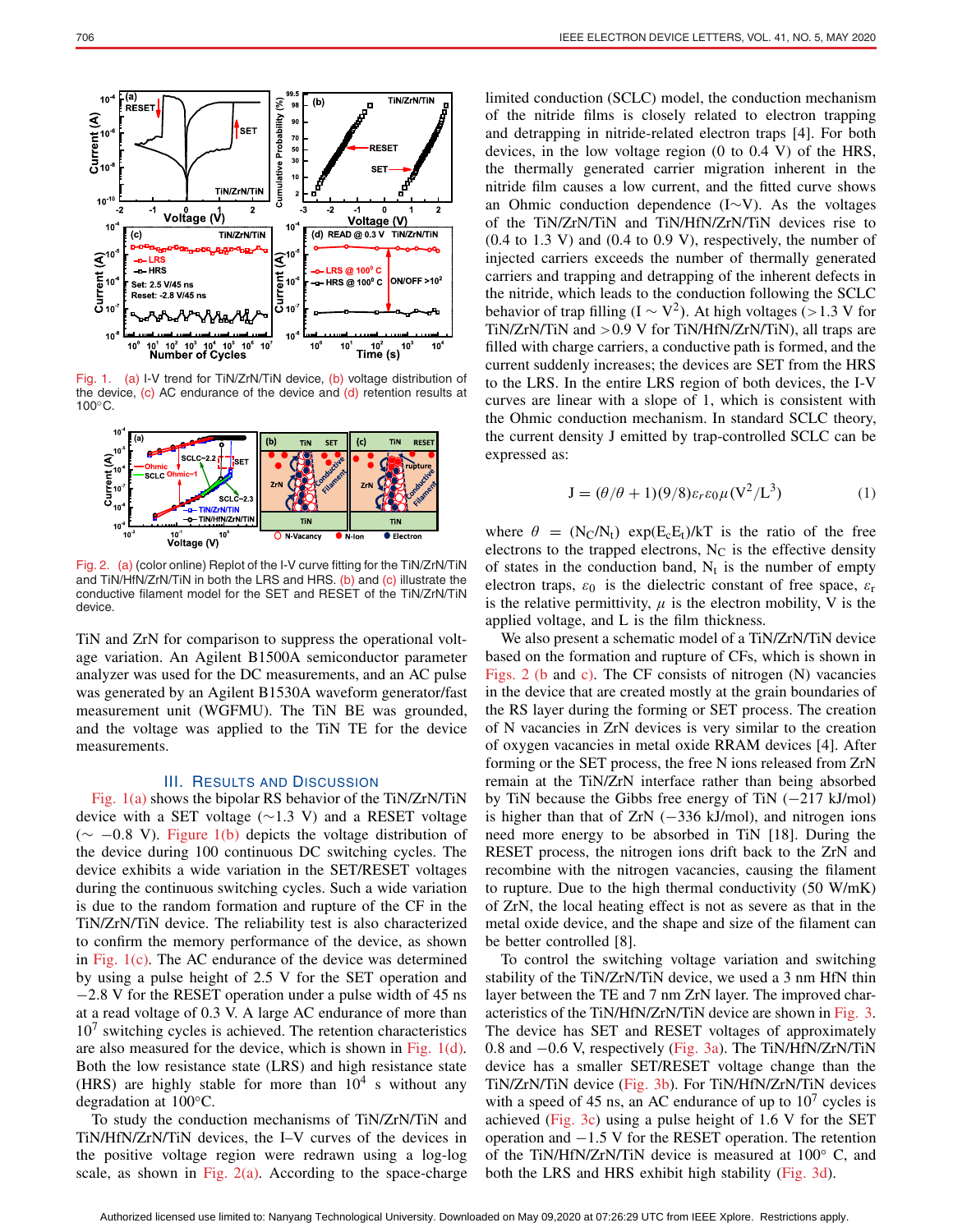

Fig. 3. (a) I-V curve for the TiN/HfN/ZrN/TiN device, (b) voltage distribution for the TiN/ZrN/TiN and TiN/HfN/ZrN/TiN devices, (c) AC endurance for the TiN/HfN/ZrN/TiN device and (d) retention at 100°C for the TiN/HfN/ZrN/TiN device.



Fig. 4. (a and b) The CF model for the TiN/HfN/ZrN/TiN device. (c) Memory window of the TiN/HfN/ZrN/TiN device for different bending radii. (d) DC endurance characteristics of the TiN/HfN/ZrN/TiN device during bending from the flat condition to a radius of 4 mm for 10<sup>4</sup> times. (e) AC endurance test of the TiN/HfN/ZrN/TiN at a bending radius  $=$  4 mm.

Fig. 4 (a) and (b) illustrate the CF model for the TiN/HfN/ZrN/TiN device. When a positive bias is applied to the TiN TE, N vacancies are generated in the ZrN layer and migrate to the TiN BE to form conical filaments in the ZrN layer. As the N vacancies in the ZrN layer increase, ZrN becomes electrically conductive and behaves like a "virtual electrode" [19]. It should be noted that the conductive virtual electrode, which is part of the CF, also consists of N vacancies. Now, the "virtual electrode" in the ZrN layer tends to be the seed for CF regrowth in the HfN layer. Based on the RS mechanism, the high uniformity is due to the limitation of the rupture point and recovery locations in the matrix layer near the HfN/ZrN interface. After the device switches to the HRS, the root of the CF does not dissolve completely during the RESET process. In the TiN/HfN/ZrN/TiN device, the CF is preferably connected or ruptures at the HfN/ZrN interface, and the ZrN layer behaves as a virtual electrode [19]. This RS mechanism enhances the uniformity and reduces the SET/RESET voltage variations of the TiN/HfN/ZrN/TiN device.

Fig. 5. (a) SEM image of the device in the flat condition, (b) when the device is bent to R = 4 mm and (c) when the device is bent R = 2 mm.

The flexible properties of the TiN/HfN/ZrN/TaN device are also investigated. During the measurements, the device is bent up to surface curvature radius of  $25-2$  mm. Figure  $4(c)$  shows the values for various bending radii. The device exhibits a stable resistance ratio between the LRS and HRS without any degradation to mechanical bending from 25 to 4 mm but rapid degradation occurs for 2 mm bending. This degradation in the resistances is due to the increase in the sheet resistance of the RS layer and BE during the bending condition [20].

Fig. 4 (d) shows the endurance characteristics of the device after bending from a flat state to a 4 mm radius 12,000 times. Both the LRS and HRS are highly stable up to 10,000 bending cycles, after which the device shows degradation in both states. The first read operation is performed after the first bending cycle, and then a read operation is performed after every 200 bending cycles to measure the stability of the device. The AC endurance test is also investigated for a 4 mm bending radius at a read voltage of 0.3 V, and the result is shown in Fig. 4 (e). By using a pulse height of 1.6 V for the SET process and  $-1.5$  V for the RESET process with a pulse width of 45 ns, the flexible device can maintain both LRS and HRS for up to  $10<sup>7</sup>$  cycles without any degradation. The inset of Fig. 4(e) exhibits the consistency of LRS and HRS values among the measured results for the 20 devices. The high stability of the LRS and HRS confirms the high reproducibility of the device.

For experimental evidence, we obtain SEM images of the device in the flat and bent conditions, as shown Fig. 5. In Fig. 5 (a), there are no cracks visible for the device in the flat condition. For the device with a bending  $R = 4$  mm, the crack density is much less, as observed from Fig. 5 (b), and the increase in the resistance of the ZrN layer due to the few cracks results in the maintenance of a good memory performance [13], [21]. In Fig. 5 (c), it is clear that there are many cracks in the device when  $R = 2$  mm. These cracks lead to an increase in the ZrN layer resistance on the ITO/PET substrate, resulting in degradation of the device performance. Therefore, the device shows rapid degradation in the LRS and HRS when the device is bent to  $R = 2$  mm.

### IV. CONCLUSION

We investigated RRAM devices based on a ZrN RS layer. The device has excellent switching characteristics, such as a high AC durability and stable retention at high temperatures. In addition, the device fabricated with a HfN interfacial layer between the TE and ZrN exhibits small operational voltage variations and stable switching characteristics. The flexible device shows excellent switching characteristics when bent up to a radius of 4 mm. Finally, this report clearly establishes that the ZrN-based RRAM device studied herein has potential for flexible memory applications.